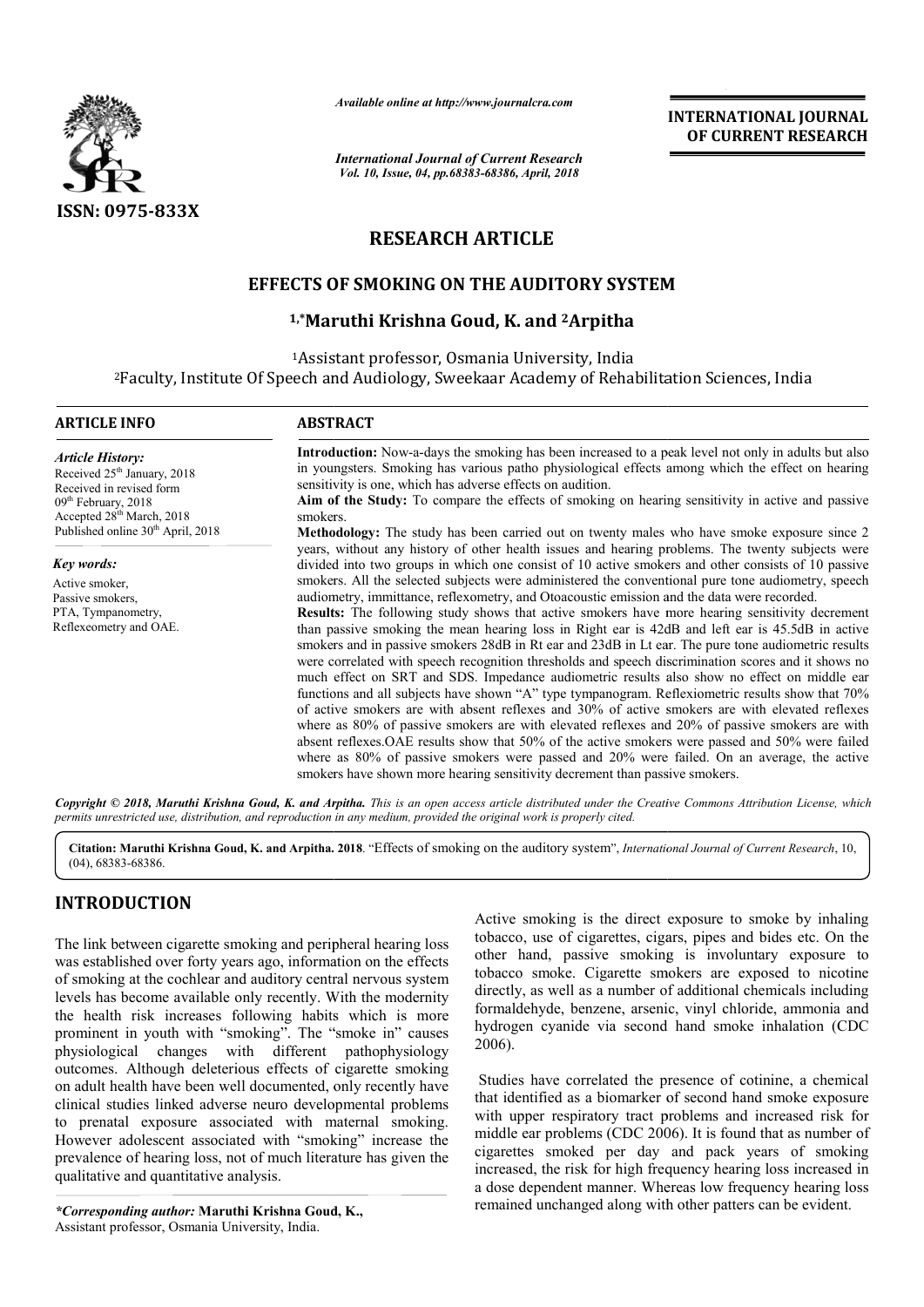The spontaneous exposure to the smoke inhaled, nicotine has a chance of damaging to the auditory system, may be causing hypoxia in which both nicotine and carbon monoxide from the cigarette smoke will reduce the oxygen supply to the tissues of auditory system. Although age in itself may produce a decline in hearing over time, the contributions of a variety of risk factors including smoking further perpetuate the hearing loss. There is no direct evidence for the mechanism of damage to the auditory system associated with cigarette smoke exposure. However, different putative mechanisms may play a role in the manifestation of peripheral and central auditory problems associated with nicotine exposure. The first mechanism may be related to hypoxia both nicotine and carbon monoxide in cigarette smoke have been shown to reduce the oxygen supply to fetal tissue by restricting utero-placental blood flow.

The second putative mechanism may pertain to the interaction between nicotine and nicotinic acetylcholine receptors within the auditory system. Nicotine binds to nAChRs that normally modulate the effects of a neuro transmitter called acetylcholine. Since neuro transmitters function as chemical message carriers facilitating communication between cells by binding to the receptors on the cell surface, loss or damage of the receptors in essence would eliminate the modulator influences of the receptors. Evidence that nAChRS are critical components of the auditory pathway from the cochlea to the temporal lobe and the descending auditory pathway. Finally the neuro physiological mechanism that may potentially explain the association between adolescent smoking and neuro cognitive deficits is protracted development of the auditory central nervous system pathways.

#### **Side effects of smoking**

### **Smoking causes many side effects which include the following**

- $\bullet$  Pre mature aging
- Hearing loss
- **Cataracts**
- Breathing complications
- Impotence and number of fingers, tooth decay
- Cardio vascular deficits
- Pulmonary deficits

### **Aim of the study**

 To compare the effects of smoking on hearing sensitivity in active and passive smokers.

### **Need for the study**

In literature till date many researches were carried out on smoking effects on hearing but this study highlights the effects of smoking in both active and passive smokers.

- This study helps the audiologist to explore the effects of smoking and helps in management process.
- This study helps the audiologist to create awareness among the people about the positive effects of smoking on audition in active and passive smokers.

According to Kyoko Nomura, Mutsuhiro Nakao, and Takeshi Morimoto in 2004 in their study "Effect of smoking on hearing loss: quality assessment and meta-analysis" found in 15 observational studies that there is a positive association between smoking and hearing loss. It is possible that smoking cessation may be a useful strategy for maintaining hearing acuity. According to Karen J. Cruickshanks, Ronald Klein, Barbara E.K. Klein, Tessy L. Wiley, David M. Nondahl, Ted S. Tweed, in 1998, in their study "Cigarette smoking and hearing loss" done on adults aged 48 to 92 years, have shown that current smokers were 1.69 times as likely to have a hearing loss as non smokers (95% confidence interval,1.31- 2.17). Non smoking participants who lived with a smoker were more likely to have a hearing loss than those who were not exposed to a household member who smoked (odds ratio, 1.94; 95% confidence interval, and 1.01-3.74). They concluded that these data suggest that environmental exposures may play a role in age- related hearing loss. If longitudinal studies confirm these findings, modification of smoking habits may prevent or delay age- related declines in hearing sensitivity.

### **Hypothesis**

- Active smoking will cause more decrement in hearing sensitivity than passive smoking.
- There may be a no difference between active and passive smokers.

## **METHODOLOGY**

Twenty males between the ages of 20 years to 30 years participated in the study. All the participants enrolled in the study were selected on the basis of the following selection criteria:

- Age between the 20 to 30 years
- Exposure to smoke since two years
- No known medical or surgically treatable ear related conditions
- No known fluctuating or rapidly progressing hearing loss
- No use of medication that could effect hearing sensitivity
- No other health issues including cognitive and medical or language based
- conditions
- No family history of hearing loss

#### **Instrumentation**

Pure tone audiometry was done on the selected subjects to obtain the hearing thresholds and speech audiometry was done to obtain speech recognition thresholds and speech discrimination scores by using the calibrated audiometer ALPS AD 2100, under the calibrated earphones TDH 39P. Bone conduction pure tone audiometry was done for same subjects by using the same audiometer and bone vibrator b72. Acoustic immitance measures and reflexometric measures were obtained by using a calibrated tympanometer. All the testing was done in a double walled sound treated room with ambient noise level according to American National Standards Institute specifications. Otoacuostic emissions were measured by using Biologic ADEAX instrument.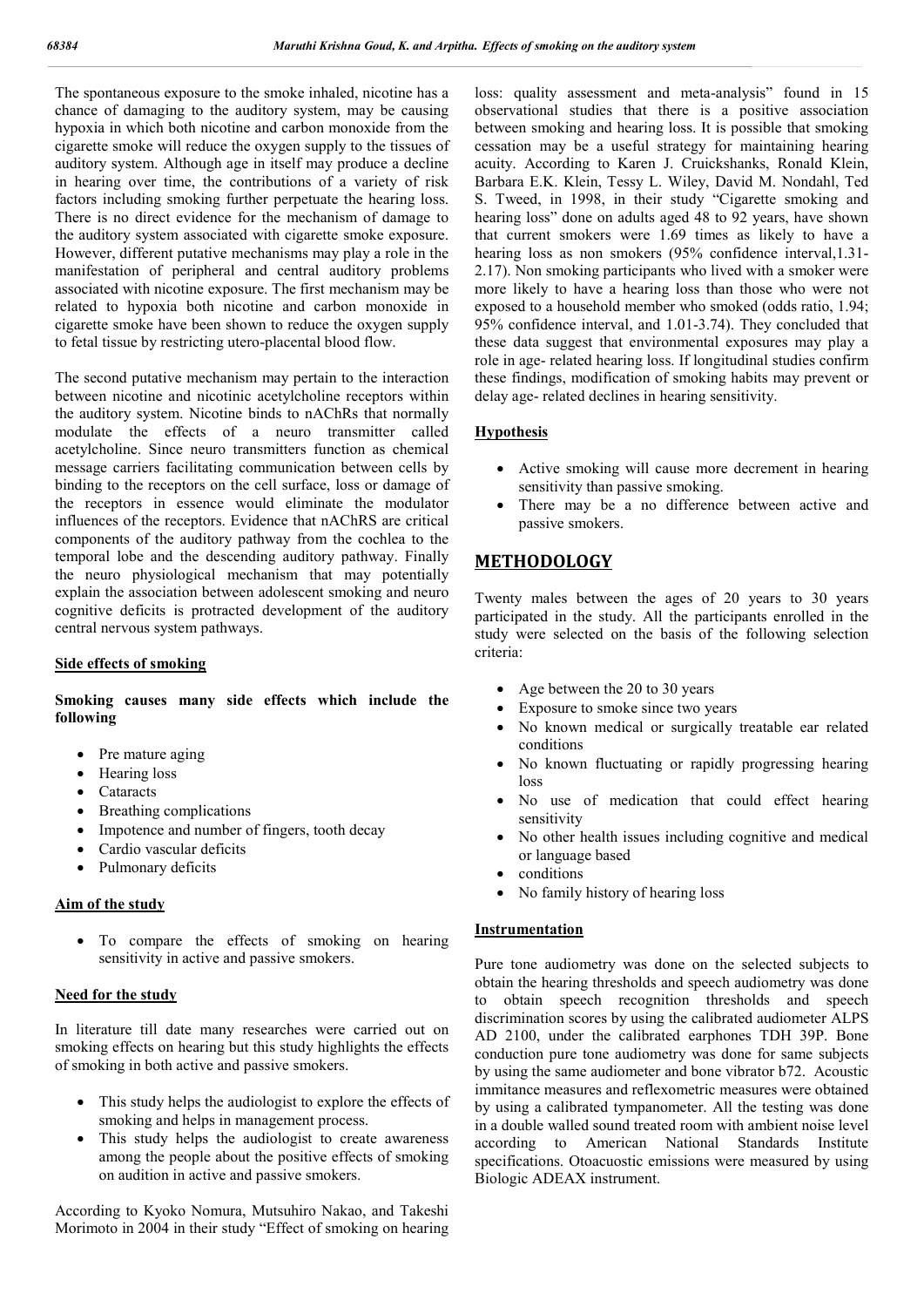### **Procedure**

Participants were instructed according to American Speech and Hearing Association guidelines for manual pure tone audiometry. The signal was presented for 1 to 2 seconds first to the right ear and hearing thresholds were obtained at octave frequencies ranging from 250 Hz to 8000 Hz. Following the same procedure, the hearing thresholds for left ear were also obtained. Then the bone conduction thresholds were obtained for better ear by using the bone vibrator. Speech audiometry was done by instructing the participants according to American Speech and Hearing Association guidelines. The hearing thresholds for speech were obtained in two methods:

- Speech recognition threshold
- Speech discrimination threshold

SRT was done by using spondee words and SDS was done by using PB words in Telugu. Immitance and reflexometric measures were done to explore any middle ear dysfunctions, by instructing the participants not to swallow and hold the breath. The data for the pure tone audiometry, speech audiometry, immitance audiometry and reflexometry were recorded.

## **RESULTS**

All the Audiometric test results for both active and passive smokers were recorded and tabulated below. Pure tone audiometry was done on all selected subjected which showing correlation with Speech Recognition.

with 'A' type tympanogram and otoscopic examination reveals dull appearance of tympanic membrane in 8 active smokers. Reflexometric results show that reflexes are present in all subjects except 2 active smokers who show absent reflexes at high frequencies. Otoacoustic emissions show 50% pass and 50% fail results in active smokers and 75% pass and 25% fail results in passive smokers. On the result analysis, all the subjects were with controlled variable, however, result shows few variables, may be due to usage of various types of "SMOKE".

## **DISCUSSION**

The above mentioned results indicate that the effect of smoking on hearing is more in active smokers when compared to passive smokes. Audiological evaluation done on all the selected subjects' shows that the active smokers have moderate hearing loss tending towards the high frequencies and the passive smokers have mild hearing loss. Although both active and passive smokers show effect of smoking on hearing thresholds, the mean hearing loss in Right ear is 42dB and left ear is 45.5dB in active smokers and in passive smokers 28dB in Rt ear and 23dB in Lt ear. The pure tone audiometric results were correlated with speech recognition thresholds and speech discrimination scores and it shows no much effect on SRT and SDS. Impedance audiometric results also show no effect on middle ear functions and all subjects have shown "A" type tympanogram. Reflexometric results show that 70% of active smokers are with absent reflexes and 30% of active smokers are with elevated reflexes where as 80% of passive smokers are with elevated reflexes and 20% of passive smokers are with absent reflexes.

| Mode                      | S.No.          | <b>PTA</b> |      | <b>SRT</b> |      | <b>SDS</b> |      | Tympanogram Type |      | Reflexometry |          | OAE   |      |
|---------------------------|----------------|------------|------|------------|------|------------|------|------------------|------|--------------|----------|-------|------|
|                           |                | Right      | Left | Right      | Left | Right      | Left | Right            | Left | Right        | Left     | Right | Left |
|                           |                | 30dB       | 35dB | 20dB       | 25dB | 95%        | 85%  | А                | A    | Absent       | Absent   | Pass  | Pass |
|                           |                | 35dB       | 40dB | 30dB       | 30dB | 90%        | 85%  | $\mathsf{A}$     | A    | Elevated     | Elevated | Pass  | Pass |
|                           | 3              | 30dB       | 40dB | 25dB       | 35dB | 90%        | 80%  | A                | A    | Elevated     | Elevated | Fail  | Fail |
|                           |                | 45dB       | 55dB | 35dB       | 45dB | 85%        | 80%  | A                | A    | Absent       | Absent   | Pass  | Pass |
|                           |                | 45dB       | 40dB | 40dB       | 35dB | 90%        | 85%  | A                | A    | Absent       | Absent   | Fail  | Fail |
|                           | 6              | 50dB       | 50dB | 40dB       | 45dB | 95%        | 90%  | A                | A    | Absent       | Absent   | Fail  | Fail |
|                           |                | 45dB       | 50dB | 35dB       | 40dB | 90%        | 90%  | A                | A    | Absent       | Absent   | Fail  | Fail |
| <b>Active Smokers</b>     | 8              | 35dB       | 45dB | 30dB       | 35dB | 90%        | 90%  | A                | A    | Elevated     | Elevated | Pass  | Pass |
|                           | 9              | 55dB       | 50dB | 45dB       | 40dB | 85%        | 85%  | A                | A    | Absent       | Absent   | Pass  | Pass |
|                           | 10             | 50dB       | 50dB | 40dB       | 45dB | 95%        | 90%  | А                | А    | Absent       | Absent   | Fail  | Fail |
|                           |                | 30dB       | 25dB | 20dB       | 15dB | 95%        | 95%  | A                | A    | Elevated     | Elevated | Pass  | Pass |
|                           | $\overline{2}$ | 30dB       | 25dB | 20dB       | 25dB | 95%        | 95%  | A                | A    | Elevated     | Elevated | Pass  | Pass |
|                           | 3              | 30dB       | 20dB | 25dB       | 20dB | 90%        | 95%  | A                | А    | Absent       | Absent   | Fail  | Fail |
|                           |                | 35dB       | 20dB | 25dB       | 15dB | 90%        | 90%  | A                | A    | Elevated     | Elevated | Pass  | Pass |
|                           | 5              | 20dB       | 25dB | 25dB       | 20dB | 95%        | 95%  | A                | A    | Elevated     | Elevated | Pass  | Pass |
|                           | 6              | 35dB       | 30dB | 25dB       | 20dB | 85%        | 90%  | А                | А    | Elevated     | Elevated | Pass  | Pass |
|                           |                | 25db       | 20dB | 20dB       | 15dB | 90%        | 95%  | A                | A    | Absent       | Absent   | Fail  | Fail |
|                           | 8              | 30dB       | 30dB | 20dB       | 25dB | 95%        | 90%  | A                | A    | Elevated     | Elevated | Pass  | Pass |
|                           | 9              | 25dB       | 20dB | 20dB       | 15dB | 95%        | 95%  | A                | A    | Elevated     | Elevated | Pass  | Pass |
| Passive<br><b>Smokers</b> | 10             | 20dB       | 15dB | 15dB       | 15dB | 95%        | 90%  | A                | A    | Elevated     | Elevated | Pass  | Pass |

Threshold and shows that 4 active smoker have mild hearing and 6 active smokers have moderate hearing loss tending towards high frequency loss and 2 passive smokers have normal hearing sensitivity and 8 passive smokers have mild hearing loss. Speech audiometry was done and results show correlation between Pure Tone Audiometry and Speech Recognition Threshold and the Speech Discrimination Scores show good discrimination abilities in all subjects. Impedance

audiometry was done in all selected subjects and results are as follows Normal middle ear function with "A" type tympanogram in all subjects. Otoscopic examination reveals normal tympanic membrane in appearance in all passive smokers and two active smokers. Normal middle ear function

OAE results show that 50% of the active smokers were passed and 50% were failed where as 80% of passive smokers were passed and 20% were failed. On an average, the active smokers have shown more hearing sensitivity decrement than passive smokers.

#### **Clinical implications**

- Making the youth to be safe from hearing loss by avoiding smoking
- Helps in management process of hearing loss in active smokers and passive smokers
- Modification of smoking may prevent hearing loss